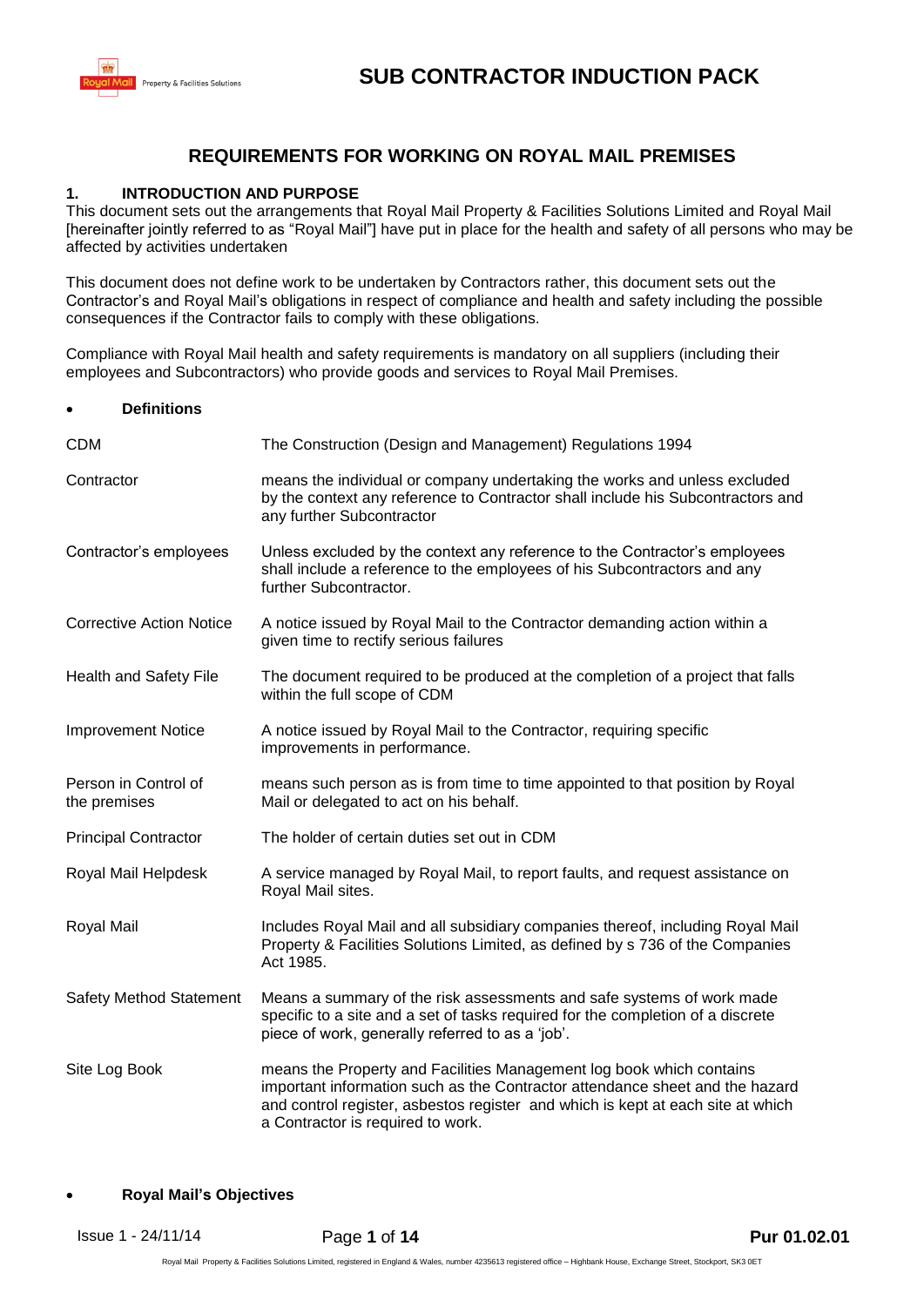

Royal Mail's Zero Harm philosophy is a driver to improve Health and safety performance with the aim of all employees and any one working for Royal Mail being able to leave work without being injured or harmed in any way. Contractors are expected to embrace this philosophy

Zero Harm is an objective to monitor and measure health and safety performance which includes Contractors, with the aim of minimising risk to the health and safety of its employees, members of the public and Contractor's personnel, whilst works of any description are being undertaken.

This document defines the requirements and arrangements for:

(a) the Contractor's compliance with key safety criteria whilst performing the services defined in the Purchase Order and

(b) Royal Mail's monitoring and performance measurement of such compliance.

## **2. HEALTH AND SAFETY STANDARDS FOR CONTRACTORS**

## **2.1 Statutory Requirements**

The Contractor shall execute all works in compliance with the Health and Safety at Work Act 1974, all other health and safety and Environmental laws and statutory requirements, approved codes of practice and safety/environmental information published by the Health and Safety Executive Environmental agency and all other relevant bodies regardless of whether they are detailed in any specific requirements.

## **2.2 Contractor Health and Safety Guide**

All Contractors working at Royal Mail premises shall comply fully with Royal Mail's publication "Contractor Health and Safety Guide" as updated from time to time and advised to the Contractor. Copies of this are available upon request.

The Contractor shall ensure that all personnel attending or working on Royal Mail premises (including Subcontractors) are fully aware of and comply with the Contractor Health and Safety Guide.

The Contractor's employees and Subcontractors shall carry a copy of the Contractor Health and Safety Guide at all times when working at Royal Mail Premises.

Royal Mail , and in particular the Person in Control of the premises, may request sight of the Contractor Health and Safety Guide and suspend work where the Guide is not carried by the Contractor's employees and Subcontractors.

## **2.3 CHAS or SAFEcontractor Registration**

The Contractor must be registered with either the Contractors' Health and Safety Assessment Scheme (CHAS) or the SAFEcontractor scheme, and must complete a successful assessment by that organisation at least once in any 12 month period. For avoidance of doubt, you must be able to provide a valid certificate for one or both of the above accredited schemes.

#### **2.4 Risk Assessment and Safe Systems of Work**

The Contractor is responsible for carrying out risk assessments for all work activities undertaken.

The Contractor shall employ safe systems of work at all times and where appropriate must include arrangements which ensure the health and safety of persons who may be affected by the works including those working unaccompanied, Royal Mail employees and members of the public.

Risk and SSOWs must be available when works are taking place on site.

#### **NOTE**

The Contractor shall be wholly responsible for the suitability of any risk assessment, safe system of work and Safety Method Statement. Royal Mail will not issue approvals of risk assessment, safe systems of work or Safety Method Statements. Royal Mail may review representative samples of risk assessments, safe systems of work and Safety Method Statements from time to time. Any failure on the part of Royal Mail to comment upon any generic or specific risk assessment, safe system of work or Safety Method Statement shall not be taken as approval by Royal Mail of any such assessment, system or statement whether submitted under this or any other paragraph of this document.

#### **2.5 Permits to Work**

Issue 1 - 24/11/14 Page **2** of **14 Pur 01.02.01**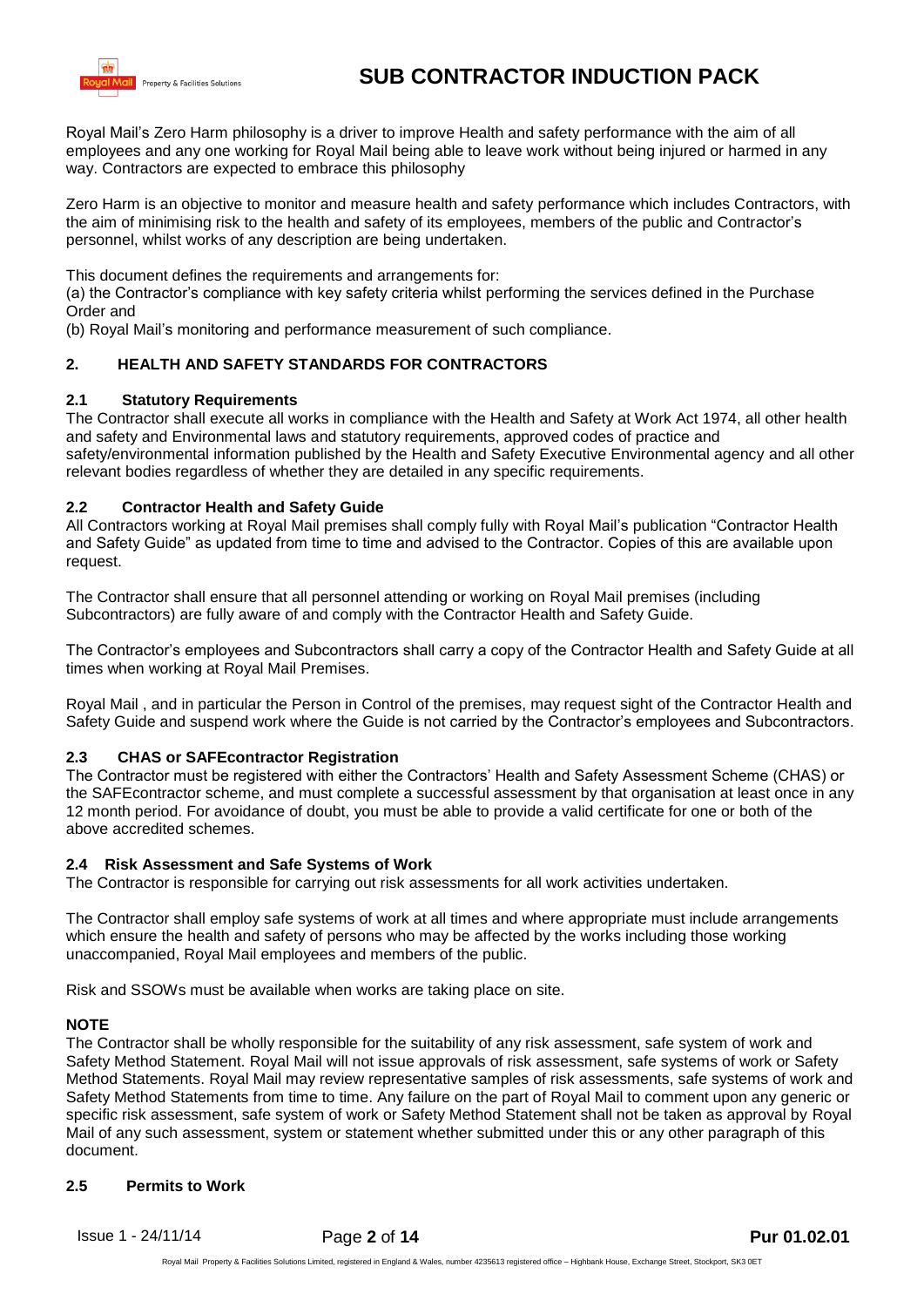

The Contractor shall be responsible for operating a Permit to work system for the work the Contractor undertakes, in relation to the work activities listed below, except in respect of Permits required when working in restricted areas noted in the Site Log Book (item e in the next paragraph).

The activities requiring the Contractor to issue a Permit to work include the following:

- (a) Hot works / welding / grinding.
- (b) Confined space working.
- (c) Live electrical working
- (d) Any temporary disconnection of safety systems e.g. fire warning systems or emergency lighting

Permits to work are also required for the following but will be issued by Royal Mail.

(e) Restricted areas designated by Royal Mail and which are noted in the Site Log Book, for example security areas.

(f) Working on or near high voltage services. Royal Mail will issue the permit to work to gain access to high voltage enclosures. (Work on HV will be carried out by a Royal Mail subcontractor not Royal Mail)

Persons issuing permits must be fully aware of the implications of issuing a permit to work and should be trained in their completion and use.

The Contractor shall be responsible for liaison with Royal Mail and for ensuring the safety of the proposed work, completing the permit to work and gaining approval from the Person in Control of the premises before commencement of the work

#### **NOTE**

Any such approval shall not constitute approval of any health and safety aspect of the work covered by any such permit. The approval of the Person in Control of the premises or their deputy shall only relate to the commencement of work in that area.

Details of the completed permit to work shall be incorporated into the Safety Method Statement and copied to. Section 1 of the Site Log Book

## **2.6 Third Party Premises**

The Contractor may occasionally be expected to work in areas under the general control of third parties. In these cases the Contractor will comply with the regulations and safe systems of work that may apply at that site.

#### **2.7 Supervision**

Where more than one person attends site the Contractor shall appoint a named competent supervisor to be responsible for health and safety and to act as the Contractor's representative on site.

#### **2.8 Health and Safety Training and Competence**

The Contractor shall ensure that its employees and Subcontractors have health and safety training to current legislative requirements and appropriate levels of competence to complete the work. The Contractor shall be able to demonstrate, including at regular supplier review meetings that it and its Subcontractors have structured and progressive health and safety training programmes.

The contractor's employees or subcontractors must carry on them while on site any skill cards for the work that carry out.

#### **2.9 Discipline**

The Contractor shall accept responsibility for the discipline and behaviour of its employees, including any Subcontractors or their employees. Royal Mail will require the removal from site of any Contractor's employee or Subcontractor found acting in an unacceptable manner. The Contractor shall be liable to, and indemnify, Royal Mail for any injury loss or damage arising from lack of discipline or misbehaviour of its own employees and Subcontractors or their employees irrespective of whether it would be liable vicariously for such injury loss or damage.

## **2.10 Unsafe working practices/ conditions**

Royal Mail have the right to require the Contractor to stop work immediately in the event of unsafe practices or if unsafe working conditions exist. This applies where these practices or conditions affect the health and safety of the Contractor, its employees, Royal Mail employees or members of the public. Where it is evident to any Royal Mail employee or representative that there is serious or imminent risk of personal injury that person may request that the work cease and the Contractor must cease that work.

Issue 1 - 24/11/14 Page **3** of **14 Pur 01.02.01**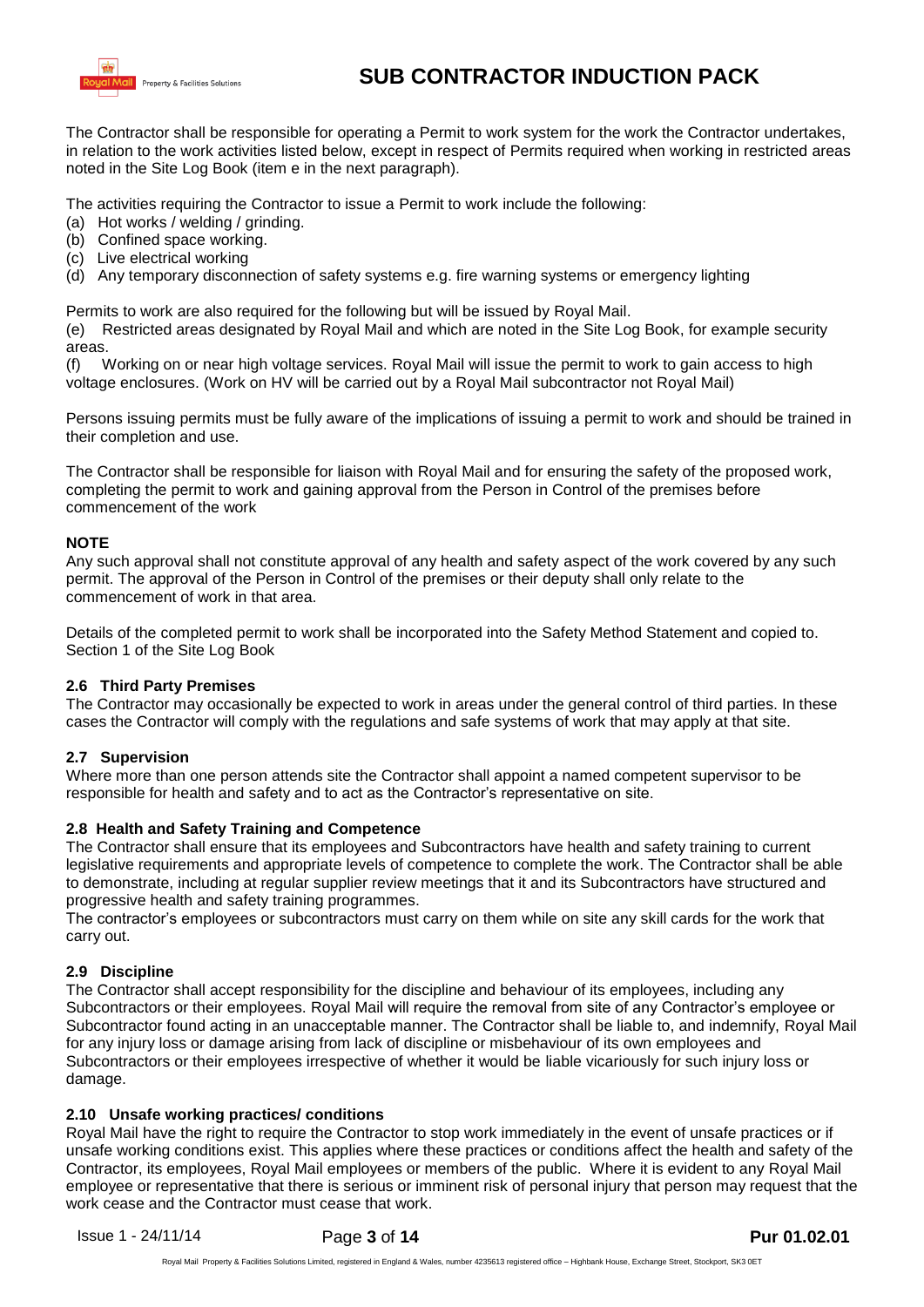

## 3. GENERAL HEALTH AND SAFETY ARRANGEMENTS

## **3.1 Entering and leaving Royal Mail sites**

Except in emergency call out situations, the Contractor shall not work at closed premises, without obtaining the specific consent of Royal Mail.

Except for the above, and for the scheduled delivery, collection and exchange of waste containers, all Contractors and their employees shall, on every occasion they visit, sign in and sign out of the premises using the attendance sheet in Section 1 of the Site Log Book for the site and have due regard to the information contained therein. See also paragraph 3.2 and Section 9 below.

All visitors to the site shall wear company identification and any identification provided for them by Royal Mail . This identification must be visible at all times.

The purpose of this procedure is to ensure that the Contractors' employees are made aware of any hazards specific to the premises, to notify other Contractors, and to ensure a record is available of all persons on the site that will be used in the event of fire or other emergencies.

#### **3.2 Property and Facilities Management Site Log Book**

This is provided at each Royal Mail premises and is kept by the Person in Control of the premises. The Site Log Book contains important information about the site. The Contractor shall comply with all procedures set out in the Site Log Book and in this document.

The Site Log Book incorporates:

- Contractor attendance sheet
- site hazard and control register
- **service isolation point schedule**
- **Asbestos Register**
- **fire certificate / fire risk assessment**
- Royal Mail risk assessments for the premises.
- any other relevant site specific information.

If the Site Log Book or any other information referred to above is not available the Contractor shall contact the Royal Mail Helpdesk to report this and to confirm the work they have attended site to carry out. Royal Mail may introduce an electronic version of the Site Log Book. As this becomes available at Royal Mail premises, the Contractor shall comply with the procedures for entering and obtaining information via this medium.

Once the site log book has been signed, the hazard and asbestos logs must be reviewed to ensure they do not affect the work to be carried out. The contractor must also ensure their work will not be affected by other contractors who may be on site.

Where required the contractor will call the Elite system, using the information on the purchase order, to register attendance on site and to confirm Health and Safety requirements are being complied with. As part of the Elite process, the contractor is required to register any work that involves any of the designated hazardous activities listed in 9.2. The contractor is required to identify the designated hazardous activity prior to control measures being applied then detail the control measures for each hazardous activity that are to be put in place.

Once the "signing in" procedures have been completed The Contractor shall inform the Person in Control of the premises of the work to be carried out and gain their permission to carry out the work. Once permission has been received the contractor must put copies of risk assessments/SSOWs in section 1 of the site log book prior to work commencing. Royal Mail, and in particular the Person in Control of the premises, may request sight of this information, and suspend work where such information is not available.

## **3.3 Health and Safety Signs or Instruction Notices**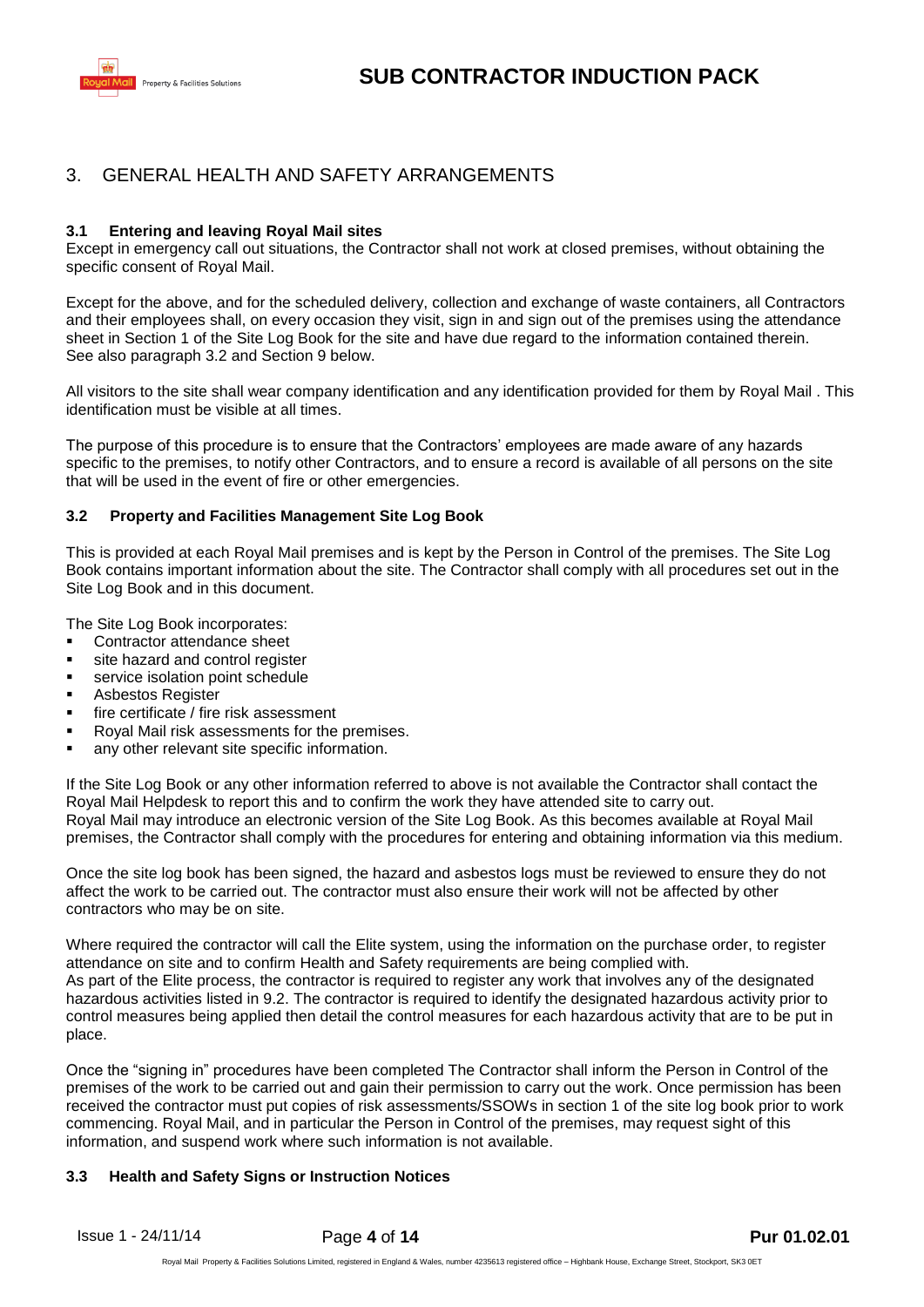

The Contractor shall comply with any health and safety sign or instruction notice displayed on site. The Contractor is responsible for supplying, displaying and removing, on or off site necessary health and safety signs or instruction notices in relation to the work being undertaken.

## **3.4 Restricted Areas**

Under no circumstances shall the Contractor or any of its employees enter restricted areas without prior written permission from Royal Mail or the Person in Control of the premises.

## **3.5 Vehicle Movements**

The Contractor shall comply with any site requirements regarding the movement of vehicles. In particular traffic routes must be followed, parking areas observed, and pedestrian routes adhered to.

## **3.6 Hazard or Nuisance**

The Contractor shall take all practicable steps to eliminate any hazard or nuisance created by its own operations, e.g. dust, vapours or noise. The Contractor shall inform the Person in Control of the premises in advance of any operation intended to be carried out where a hazard or nuisance cannot be eliminated. A suitable time will need to be agreed.

## **3.7 Designated Work Areas**

The work areas, within the premises, in which the works are to be carried out, shall be agreed between the Contractor and the Person in Control of the premises.

Any such agreement shall not remove from the Contractor his obligation to ensure that the area is safe, nor shall it affect the Contractor's duty under paragraph 2.1.

## **3.8 Barriers**

The Contractor shall erect and maintain suitable protection including barriers around any hole, excavation, or other hazard that cannot be eliminated. Where practicable the Contractor shall ensure that any excavation is adequately covered. The Contractor is responsible for the provision of the suitable protection unless otherwise agreed in writing beforehand with Royal Mail.

## **3.9 Temporary Arrangements**

If the Contractor is unable to complete repairs or maintenance work, or has to provide a temporary repair, or secure the site in some way, the Contractor shall: inform the Person in Control of the premises and Royal Mail of any temporary arrangements; disable or lock off equipment or areas as necessary; provide signs explaining the temporary arrangements; ensure that the area affected is safe and report to the Royal Mail Helpdesk Elite system.

## **3.10 Obstructions**

The Contractor shall at all times keep the site affected by its work clean and tidy and free from unnecessary obstructions and tools. All gangways, and escape routes must be kept clear and free from hazards at all times.

## **3.11 Waste and Salvage**

Unless otherwise specifically agreed in writing at purchase order placement, the Contractor shall arrange for the regular and safe removal of waste arising from the works, in full compliance with prevailing waste legislation and shall provide a copy of any waste transfer/waste consignment documentation to Royal Mail. The contractor is responsible for ensuring that any waste stored on site, prior to disposal, is stored in a manner which will prevent its escape. Such storage shall only be at a location agreed with Royal Mail /the site Person in Control. Items of salvage must only be kept in a location agreed with the Person in Control of the premises. All Contractors transporting waste shall be registered Waste Carriers and shall ensure that the disposal facilities used are licensed to accept the wastes generated. Contractors shall endeavour to apply the waste hierarchy to the management of waste arising, as required by waste legislation.

## **3.12 Disruption of Services**

Disruption of any services, including isolation, reinstatement or commissioning will not be permitted without prior arrangement with the Person in Control of the premises and Royal Mail.

## **3.13 Smoking Policy**

All Royal Mail premises are designated no smoking buildings which also includes electronic cigarettes. Smoking is only permitted in areas designated by the Person in Control of the premises.

## **4. EMERGENCY ARRANGEMENTS**

Issue 1 - 24/11/14 Page **5** of **14 Pur 01.02.01**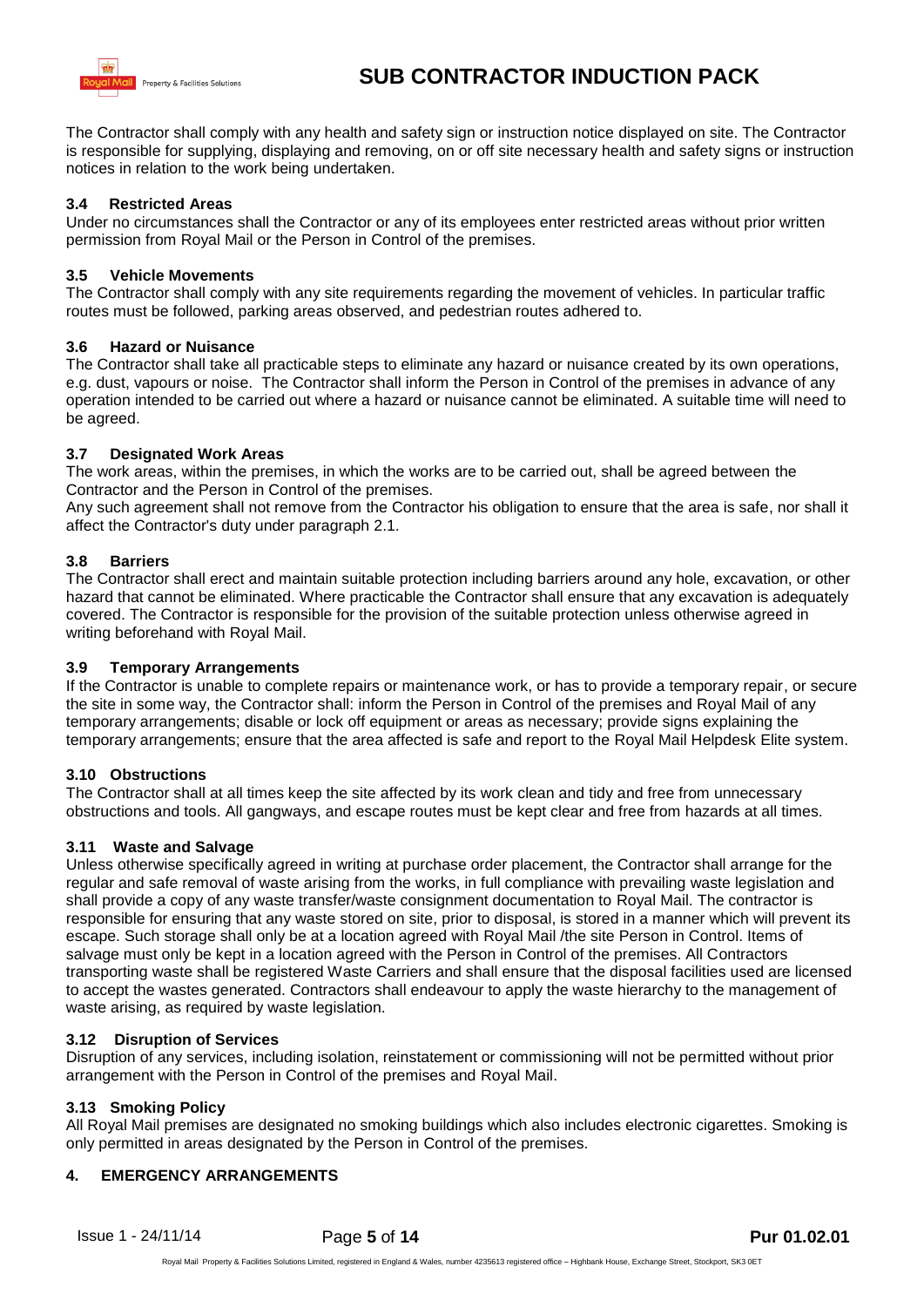

## **4.1 Emergency Evacuation**

The Contractor shall make itself aware of the site rules, restricted areas and emergency arrangements (see also paragraph 9.1).

The Contractor must make its employees and Subcontractors aware of:

- a) the Fire alarm testing arrangements along with assembly points and
- b) evacuation routes to use in the event of an emergency; and
- c) any other evacuation arrangements in place (e.g. bomb alerts) and
- d) the identity of any Royal Mail staff nominated to assist in evacuation procedures.

#### **4.2 Fire Alarm**

Site fire alarms are tested every week. The Person in Control of the premises will make the Contractor aware of the day and time of the test.

#### **4.3 First Aid**

The Contractor shall provide first aid facilities for employees in accordance with statutory requirements, unless written agreement is reached with the Person in Control of the premises that Royal Mail facilities may be used.

## **5. HAZARDOUS SUBSTANCES AND MATERIALS**

#### **5.1 Control of Substances Hazardous to Health (COSHH)**

Contractors bringing materials or substances of a hazardous nature onto Royal Mail sites shall immediately inform the Person in Control of the premises by supplying him with any relevant COSHH assessment records. The Person in Control of the premises shall at the same time be informed of the means of storage of any hazardous substances. The Contractor shall be responsible for the safe storage, use and disposal of any such hazardous substance.

#### **5.2 Asbestos**

Except for the scheduled delivery, collection and exchange of waste containers, before any work is started, the Contractor shall refer to the Asbestos Register located in the Site Log Book which contains the following information:-

(a) the Asbestos Register;

(b) the Guidance Note that provides additional information on asbestos management procedures;

(c) the key to the computer aided design drawing associated with the Asbestos Register and;

(d) the flowchart describing action to take on discovery of damage to suspected asbestos containing materials,

The Contractor shall use the above as the principal means of information about the presence of asbestos containing materials on the site.

The Contractor shall ensure that it and its employees and all Subcontractors and their employees have received training in the recognition of asbestos containing materials and components that typically contain asbestos, and understand the potential health effects of exposure to asbestos.

The Contractor shall immediately cease work if substances, materials and/or components are discovered that are suspected to contain asbestos. The Contractor must immediately remove all personnel from the immediate area, and immediately inform the following:

- Person in Control of the premises,
- the Royal Mail incident line 0800622840 and
- the Royal Mail Helpdesk

The area should be isolated and sealed where practicable.

## **6. CONTRACTORS TOOLS AND EQUIPMENT**

#### **6.1 Supply and Maintenance**

The Contractor shall supply all necessary tools, plant, and protective clothing and safety equipment to carry out the work and shall ensure that the same are suitable and are maintained in a safe working condition. If any of the above is declared by Royal Mail and/or Royal Mail to be unsuitable or in an unsatisfactory condition, it shall be removed from site immediately.

Any equipment use to take measurements or readings must be calibrated and records of calibration must be maintained and made available upon request.

## **6.2 Electrically Operated Tools and Equipment**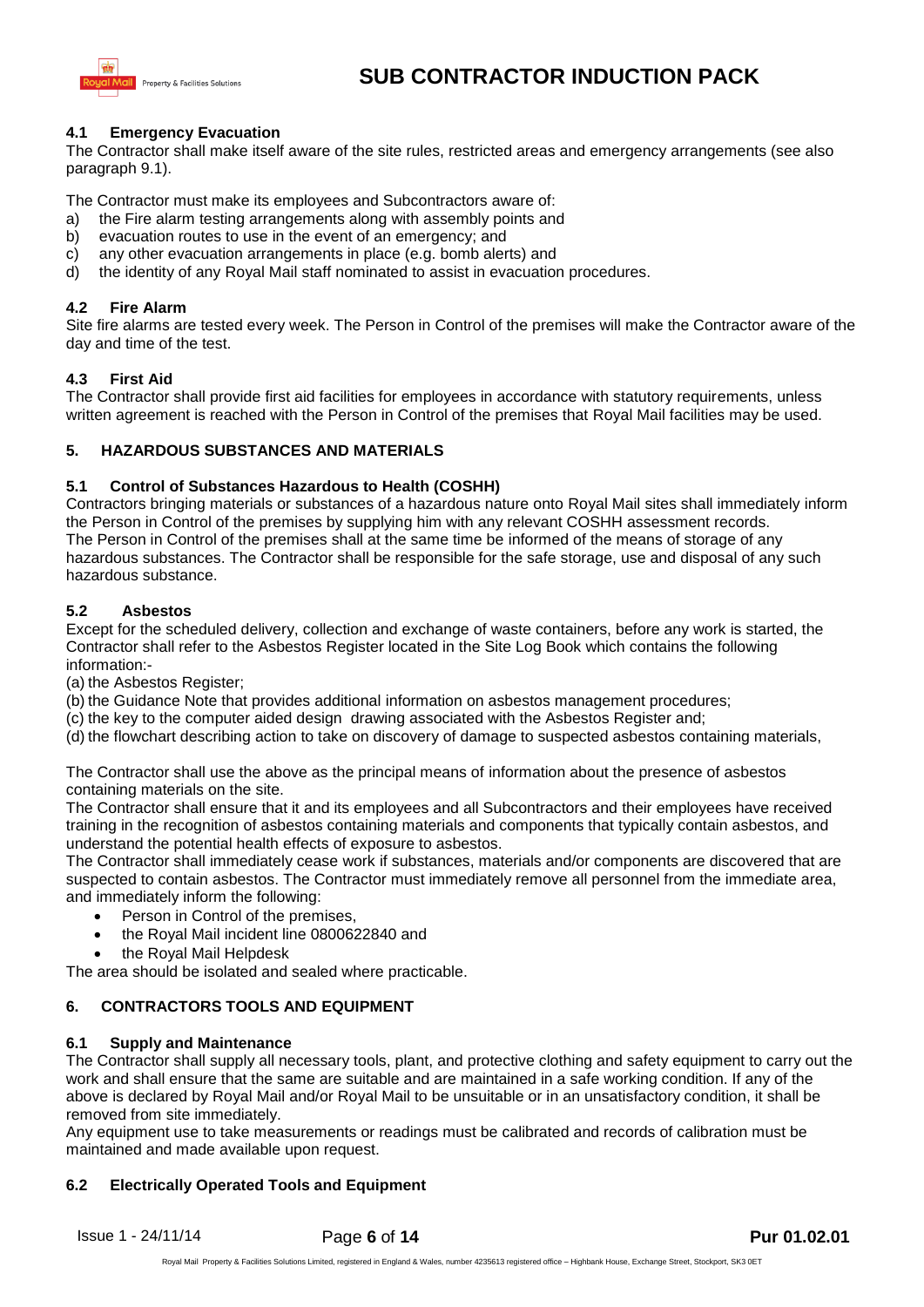

The Contractor shall use 110 volt or battery operated equipment, unless specific permission to use alternatives is given, in writing, by Royal Mail

## **6.3 Lifting Equipment**

All lifting equipment brought onto Royal Mail sites by the Contractor, must have a copy of the current certificate of inspection with the equipment which must be available upon request.

#### **6.4 Personal Protective Equipment**

The Contractor shall make itself aware of and ensure that all employees and sub Contractors comply with Royal Mail's current site requirements for personal protective equipment. For example, the wearing of high visibility clothing in operational areas.

#### **6.5 Scaffolding**

The Contractor is responsible for ensuring that any scaffolding (Temporary or permanent) erected in order to undertake or enable the works, is erected by a competent person, is subject to statutory inspection and complies with all matters referred to in paragraph 2.1. Copies of relevant statutory documentation shall be held on site for the duration of the works and shall be made available for inspection upon request.

#### **6.6 Inspection**

Royal Mail reserves the right at any time to inspect tools, plant, protective clothing and safety equipment used by a Contractor and to view copies of all relevant test and inspection records relating to the same.

#### **6.7 Certification and Guarantees**

Where required, any records, certification, instructions, manuals or guarantees must be sent to the Royal Mail manager within 5 working days of the completion of the works.

## **7. ROYAL MAIL FACILITIES AND EQUIPMENT**

Equipment will NOT normally be loaned by Royal Mail .

#### 7.1 **Exceptional use of equipment**

Specialist access equipment may be available for use by the Contractor, subject to:

- (a) prior permission of Royal Mail and;
- (b) completion of a risk assessment by the Contractor which will ensure the suitability of the equipment for the work to be undertaken and;
- (c) proof of Contractor competency to use any such equipment and
- (d) availability and suitability of the equipment.

Exceptionally, where Royal Mail equipment is loaned, a written record shall be kept by Royal Mail. The record shall contain a list of loaned equipment, a report of its condition, and copies of any risk assessments made. The record shall be signed by Royal Mail and an authorised representative of the Contractor. On completion of the work Royal Mail shall inspect the loaned equipment against the original condition report and provide the Contractor with a signed acceptance receipt. The Contractor shall be liable to and shall indemnify Royal Mail for any injury loss or damage whatsoever and howsoever occurring during the loan period in connection with such use, irrespective of the cause thereof.

#### **7.2 Royal Mail Workshops and Maintenance Facilities**

The Contractor is not normally permitted to use Royal Mail workshops or maintenance facilities.

Royal Mail workshops or maintenance facilities may exceptionally be available for use by the Contractor, subject to: (a) prior permission of Royal Mail and;

- (b) completion of a risk assessment by the Contractor which will ensure the suitability of area for the work to be undertaken and;
- (c) proof of Contractor competency to use any such area and
- (d) availability and suitability of the area.

Exceptionally, where Royal Mail workshops or maintenance facilities are made available, a written record shall be kept by Royal Mail. The record shall contain a list of any area made available, a report of its condition, and copies of any risk assessments made. The record shall be signed by Royal Mail and the Contractor. On completion of the work Royal Mail shall inspect the area against the original condition report and provide the Contractor with a signed acceptance receipt.

Issue 1 - 24/11/14 Page **7** of **14 Pur 01.02.01**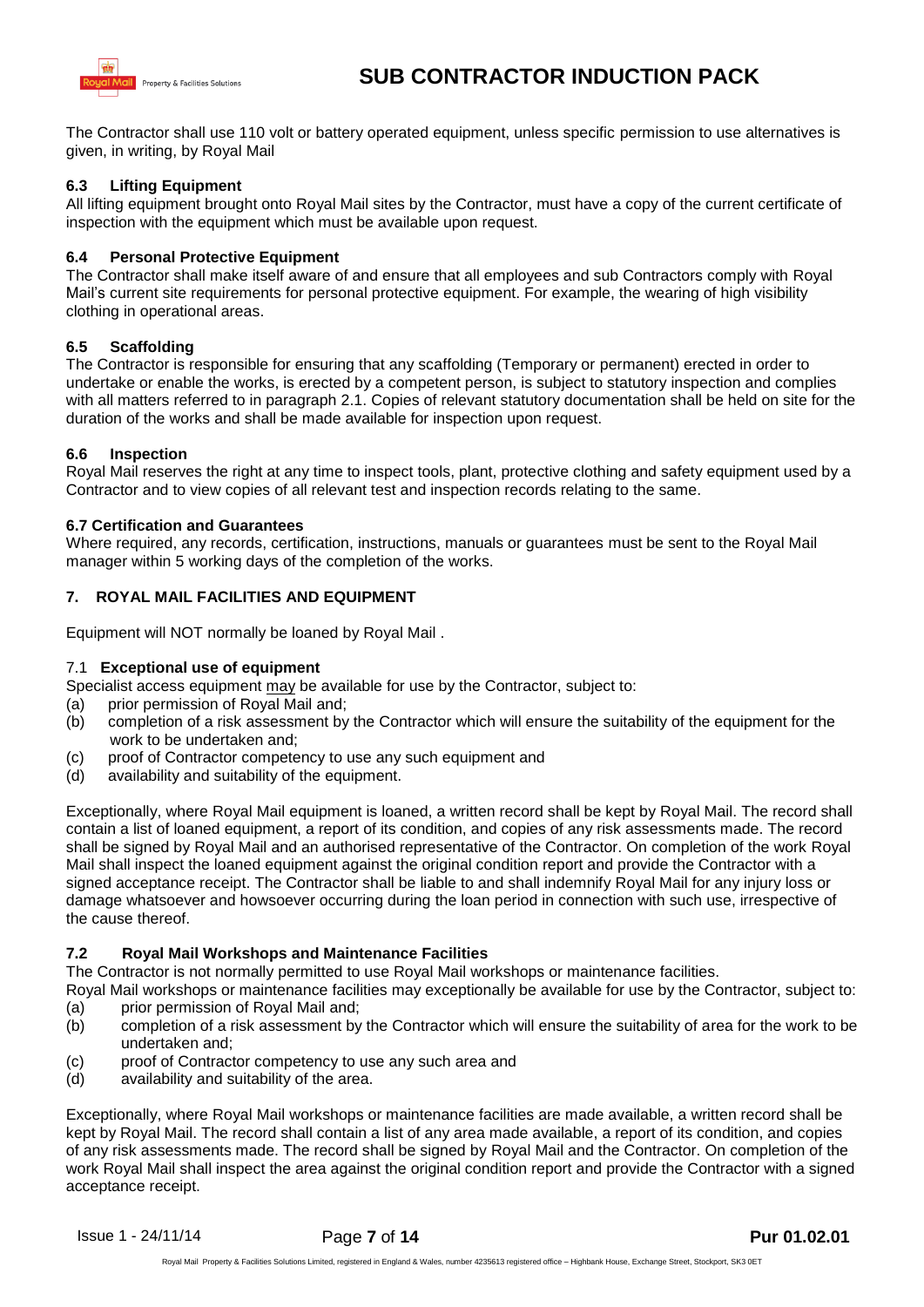

The Contractor shall be liable to and shall indemnify Royal Mail for any injury loss or damage whatsoever and howsoever occurring within the area in connection with such use, irrespective of the cause thereof.

## **7.3 Electrical and Piped Services**

At the discretion of Royal Mail , standard services may be made available for use by the Contractor. Only designated take-off points may be used and the connections must be of a type acceptable to Royal Mail . The Contractor shall ensure that all such connections are safe and shall be wholly responsible for the supply and installation of any connection and for its satisfactory removal and reinstatement upon completion.

## **7.4 Lifts and Service Hoists**

Lifts or hoists may only be used with the written permission of Royal Mail and only after a risk assessment has been carried out by the Contractor, which will, ensure the suitability of the lift or hoist for the load to be carried.

The Contractor shall be liable to and shall indemnify Royal Mail for any injury loss or damage whatsoever and howsoever occurring to any lift or hoist in connection with such use, irrespective of the cause.

#### **7.5 Storage Areas**

The Contactor shall obtain the agreement of the Person in Control of the premises for the locations of any huts or other temporary storage facilities before they arrive on site**.**

#### **7.6 Welfare**

Toilet and washing facilities if made available for use by the Contractor will be indicated by the Person in Control of the premises. No other toilets or washing facilities may be used.

Canteen facilities, subject to prior permission of the Person in Control of the premises may be used by the Contractor. Any unclean work wear, including shoes, must not be worn in any canteen area. Failure to comply may result in the withdrawal of the privilege. Otherwise it shall be the duty of the Contractor to supply suitable and sufficient welfare facilities.

## **8. PROVISION OF PREMISES / WORKPLACE INFORMATION**

## **8.1 Royal Mail Requirements**

Royal Mail, normally through the Person in Control of the premises, will make available to the Contractor, all existing information held by Royal Mail regarding the state and condition of the premises to assist the Contractor to ensure the works can be planned and executed safely. If not made available without request it shall be the duty of the Contractor to request all such information by, requesting to see the information at paragraphs 8.2 and 8.3.

Except in emergencies the Contractor should not commence work without obtaining such information as is referred to in this paragraph.

#### **8.2 Existing Record information**

The following reference documents held at each property are available to the Contractor:

- (a) The Site Log Book
- (b) Royal Mail risk assessments for the premises.
- (c) Health and Safety File (if previously produced under a Agreement executed in accordance with CDM).
- (d) any other relevant site specific information.

If the Site Log Book or any other information referred to above is not available the Contractor shall contact the ROYAL MAIL Helpdesk to report this and to confirm that the Contractor will undertake all necessary risk assessments, and produce Safety Method Statements prior to undertaking the works.

If after using reasonable endeavours the Contractor is not able to produce a Safety Method Statement which complies with all the requirements of this document because sufficient existing record information is not available, the Contractor shall not commence work until Royal Mail /Royal Mail has provided the relevant information (unless it is the Contractor's responsibility to provide and maintain such information itself) to the Contractor to enable the Contractor to produce the Safety Method Statement.

If the information in the site hazard and control register contained in the Site Log Book is found to be inadequate, or further hazards are identified during the course of the work, the Contractor shall attach a note to the site hazard and control register, and also notify the ROYAL MAIL Helpdesk by means of a written report as soon as is practicable. For the avoidance of doubt, it is Royal Mail's responsibility to ensure the information in the Site Log Book is adequate, except where it is the Contractor's responsibility to provide the information in the Site Log Book.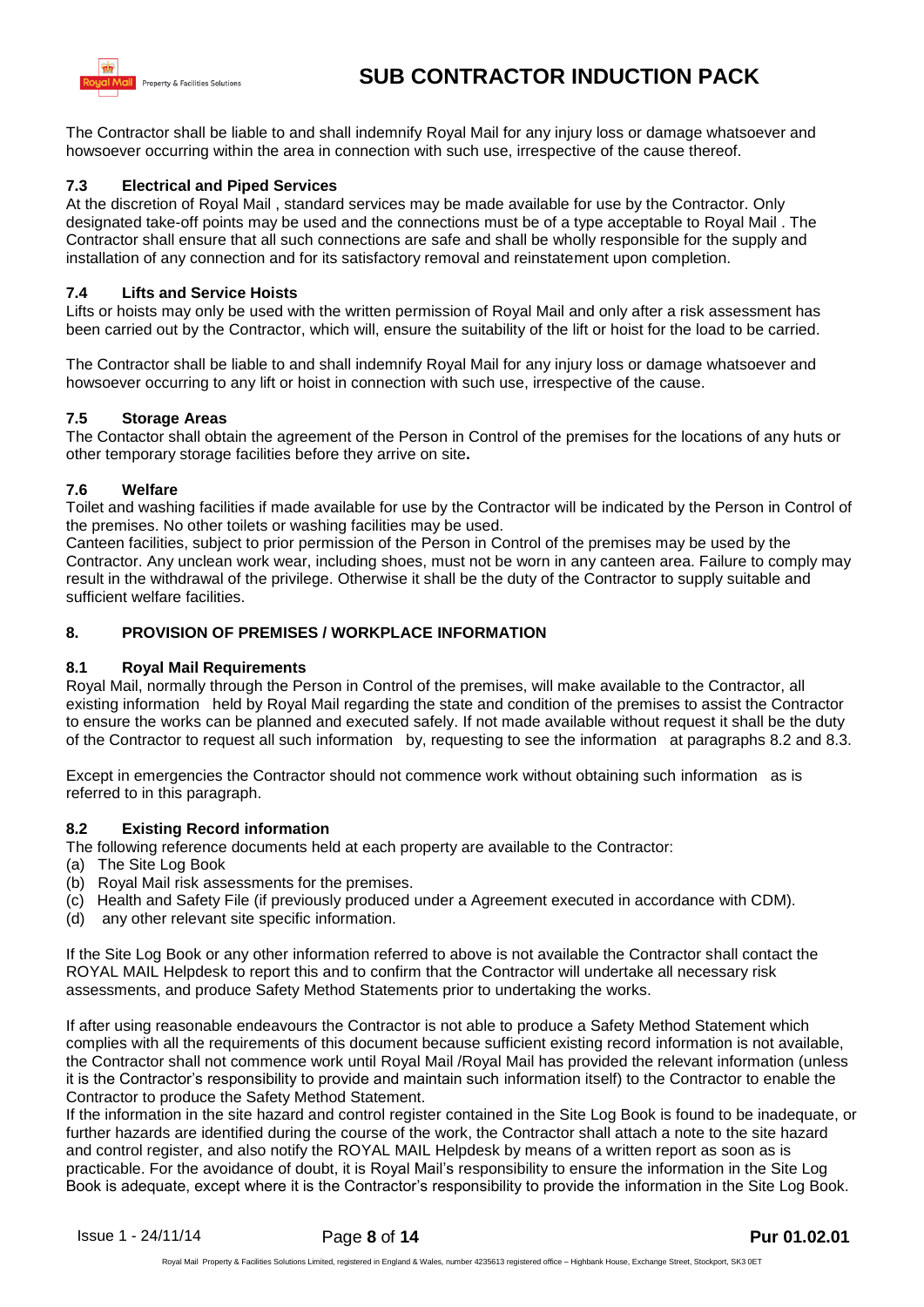

Royal Mail will ensure that any changes to, or improvements in, relevant information will be placed in the Site Log Book as soon as is reasonably practicable.

## **8.3 Operational Workplace Information**

The Person in Control of the premises will normally assist the Contractor when requested so to do by supplying information as regards the day-to-day operations of the premises that may affect the programming and safe completion of the works. Details will typically include:

- (a) operational hours
- (b) staffing and shift schedules
- (c) specific local security arrangements
- (d) vehicle traffic movement patterns and schedules
- (e) emergency evacuation arrangements
- (f) First Aid information

#### **8.4 Other Contractors working on site**

Royal Mail requires all Contractors to share information and to cooperate with any other Contractors who are working on the premises.

The Contractor shall use the Contractor attendance sheet to identify other Contractors who are working on the premises, and shall coordinate its activities with those of the other Contractors as necessary to ensure safe working.

Additionally, for the duration of a project to which CDM applies, the Principal Contractor will be required to place a notice in the Site Log Book requiring all Contractors to report on arrival each day to the Principal Contractor.

#### **9. MANAGEMENT OF DESIGNATED HAZARDOUS ACTIVITIES**

#### **9.1 Designated Hazardous Activities**

Royal Mail has identified a list of designated hazardous activities frequently undertaken by Contractors. Where work includes a designated hazardous activity Royal Mail has additional requirements listed in paragraph 9.3 below.

#### **9.2 List of Designated Hazardous Activities**

- Working with asbestos.
- Working in confined spaces as defined in the Confined Spaces Regulations 1997.
- Working at a height of above 2 metres.
- Working near fragile surfaces as defined in The Work at Height Regulations 2005.
- Interceptor and drainage cleaning.
- Hot working, grinding, hot cutting and welding.
- Work that may involve overhead or underground services.
- Grounds maintenance and pest control.
- Work under lifts or lifting equipment (including dock levellers).
- Loading, unloading and manoeuvring of large vehicles.
- Electrical maintenance work involving live working.

The Contractor shall assess all work activities for significant risks, and ensure a suitable and sufficient risk assessment is carried out prior to commencing the task and a safe method of working is thereafter implemented and maintained. The Contractor must take account of concurrent activities being undertaken by Royal Mail and/or other Contractors, having first obtained this information in accordance with the requirements of this document.

#### **9.3 Safety Method Statements**

When undertaking works that include any of the designated hazardous activities, the Contractor must:

- (a) Undertake risk assessments and produce task and site specific Safety Method Statements;
- (b) Place the Safety Method Statement in the site logbook for the duration of the works
- (c) Complete the works in accordance with the Safety Method Statement.

Notwithstanding the Contractor's own arrangements for producing a Safety Method Statement, the completed Safety Method Statement shall also make reference to the following:

- (a) The Contractor Health and Safety Guide;
- (b) Relevant details taken from existing recorded information described in paragraph 8.2;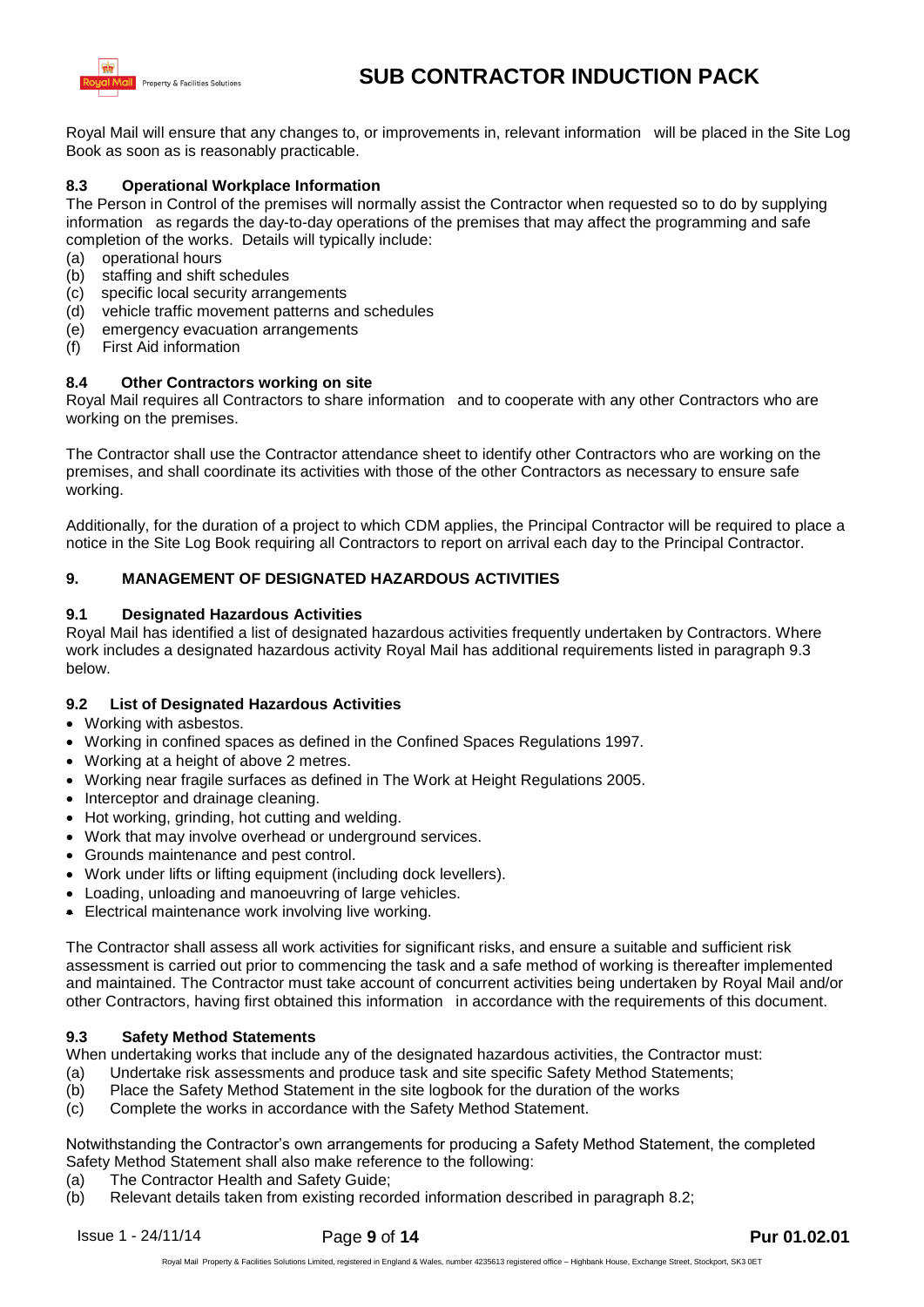

(c) Relevant operational workplace information, provided by the Person in Control of the premises described in paragraph 8.3;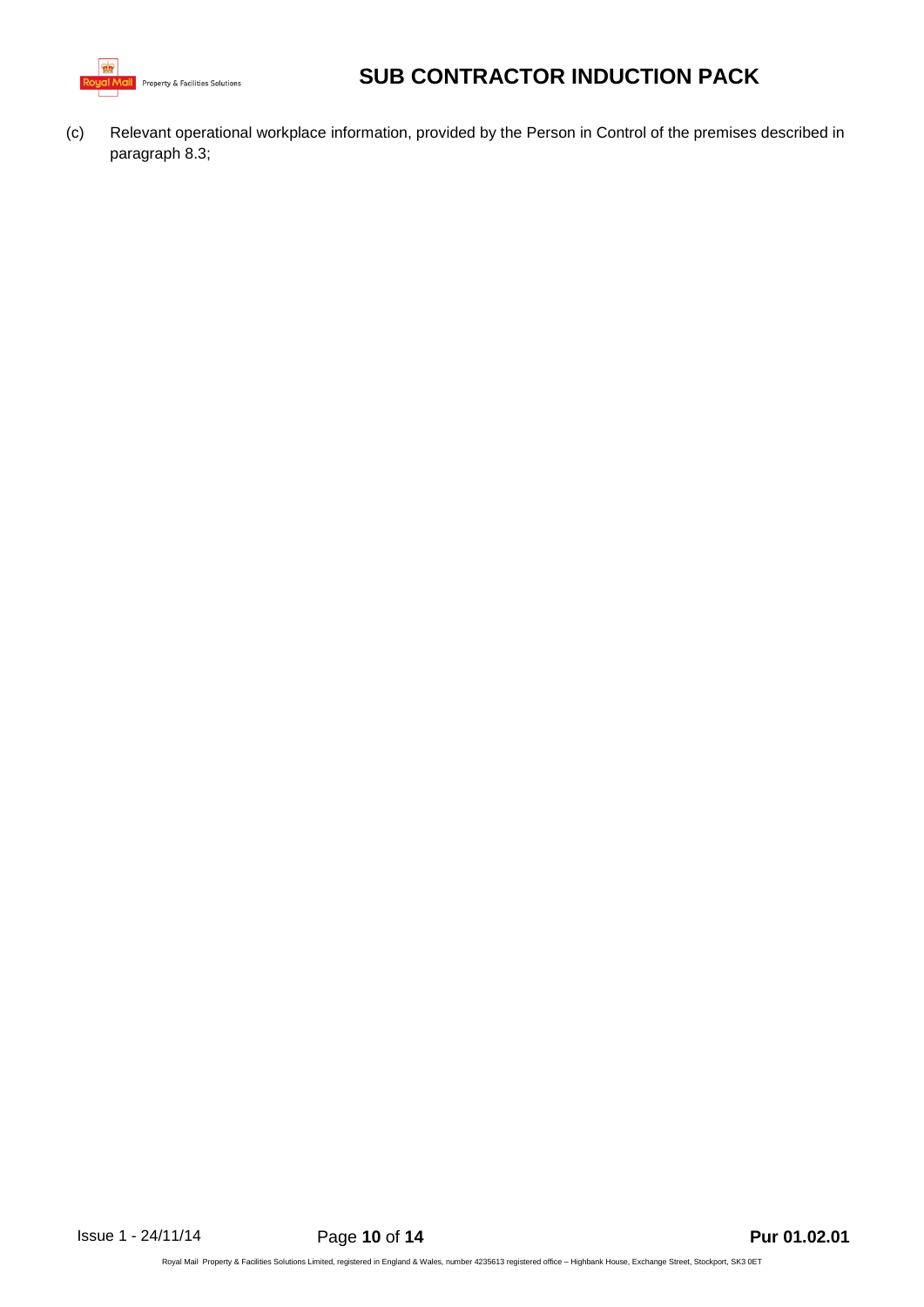

- (e) The risk assessment(s) and safe systems of work on which the Safety Method Statement is based;
- (f) a Permit to work, when required; and
- (e) Any arrangements to share information and to plan safe working with Royal Mail's employees and other Contractors working at the premises.

The Contractor must have available the Safety Method Statement required under paragraph 9.3(b) **prior to works commencing,** The Contractor shall, on request, provide a copy of the completed Safety Method Statement to the Person in Control of the premises.

## **10. HEALTH AND SAFETY MONITORING**

## **10.1 Royal Mail Arrangements**

As part of a co-ordinated approach to achieve Zero Harm, Royal Mail may from time to time:

- (a) review the Contractor's safety management system including the Contractor's Safety Policy and the Contractor's procedures for risk assessment and safe systems of work;
- (b) conduct random periodic reviews of both generic and site and job specific risk assessments, safe systems of work and Safety Method Statements;
- (c) conduct random periodic site safety inspections (SSI) of the work; and
- (d) review compliance by the Contractor with Royal Mail's requirements for the management of designated hazardous activities as set out in paragraph 9.

Royal Mail may appoint consultants to conduct independent reviews of the Contractor's safety management system, risk assessments, safe systems of work and Safety Method Statements, and to carry out inspections of the work.

## **10.2 Contractor's Obligations**

Notwithstanding Royal Mail's monitoring of the procedures and the works, the Contractor shall continue to control and monitor its own compliance, and that of its sub-Contractors, with health and safety laws and statutory requirements as set out in paragraph 2.1 and compliance with the Royal Mail's Health and Safety Requirements set out in this document.

The Contractor shall notify Royal Mail of works that are found to involve one or more of the designated hazardous activities listed in paragraph 10.2 in accordance with this document.

The Contractor shall fully co-operate with Royal Mail or its appointed consultants.

The contractor shall carry out timely corrective actions that may result from SSIs that have been carried out. The contractor shall provide Royal Mail with evidence of that action taken so the issue can be closed on the SSI report.

## **10.3 Results and Reporting**

Consultants appointed by Royal Mail to conduct reviews and inspections will report directly to Royal Mail and shall owe no duty of care to any Contractor or sub-Contractor or any of their employees. Reports showing results, findings and recommendations from reviews of Contractor's safety management systems, risk assessments, safe systems of work and Safety Method Statements, and inspections of the work, will be passed to Royal Mail and will be tabled at supplier review meetings, as part of the ongoing monitoring of the Contractor's performance .

## **11. ONGOING HEALTH AND SAFETY REPORTING**

## **11.1 Accident and Near Miss Reporting**

In the event of an accident or near miss occurring, however minor, in connection with any work being carried out by the Contractor or Subcontractors on Royal Mail premises, the Contractor shall notify the Royal Mail Incident line (**0800 622 840)** and the Person in Control of the premises, at the time of the accident or near miss. When calling the Royal Mail incident line, the operator will ask for a pay number, the Contractor or Subcontractors will need to say they are a Subcontractor and that is the information the operator needs to input.

The Contractor will be required to complete a Royal Mail accident form, and return this to the Person in Control of the premises with a copy to Royal Mail . The Contractor shall provide to Royal Mail copies of reports on any investigation the Contractor carries out regarding accidents that occur on Royal Mail premises.

Royal Mail and/or Royal Mail reserves the right to investigate all accidents, near misses and dangerous occurrences on its premises and the Contractor shall at all times co-operate fully with any such investigation including but not limited to making its employees available for questioning.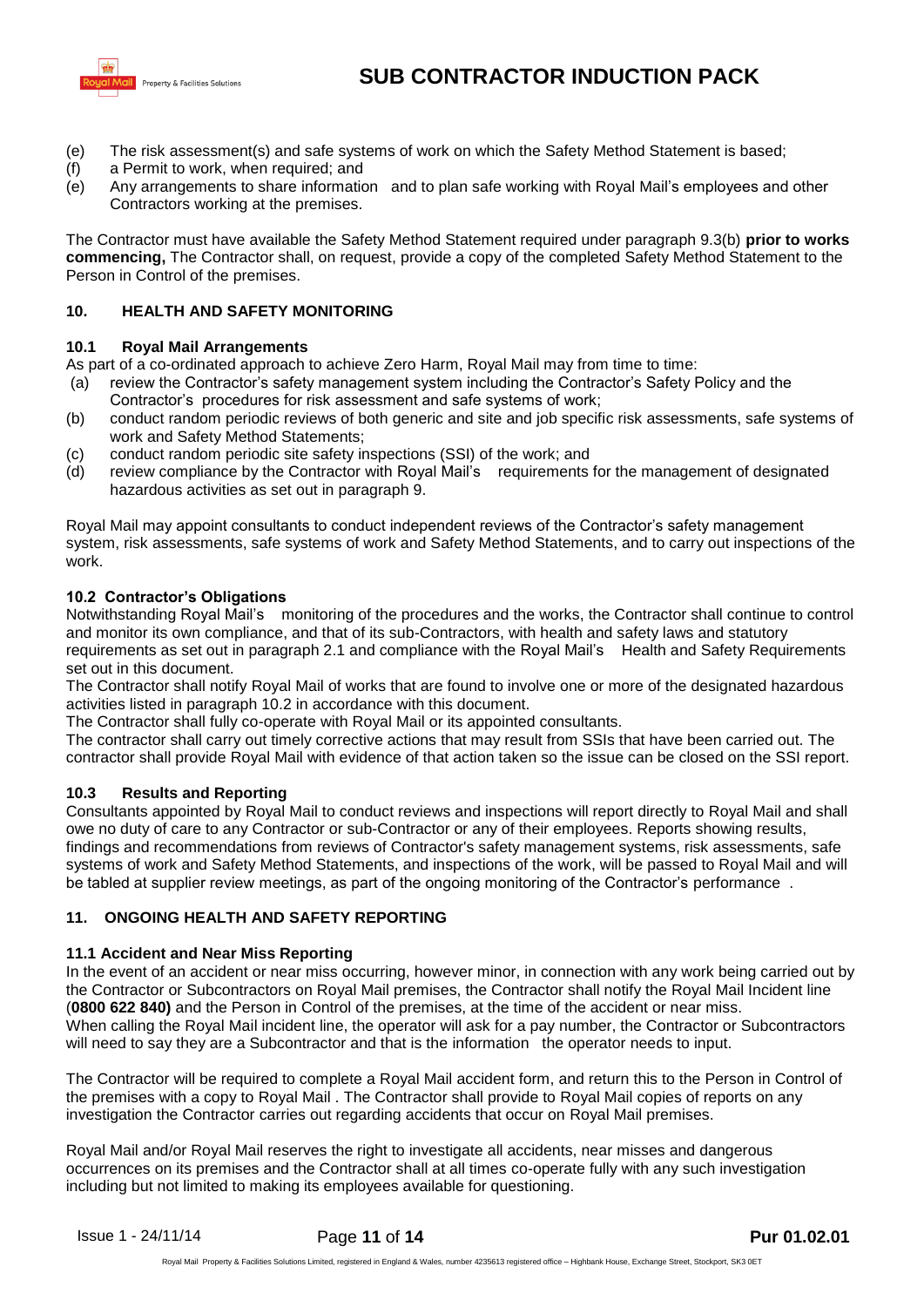

## **11.2 Provision of Accident and Near Miss Statistics**

The Contractor is expected to produce reports on their own health and safety performance , to help manage and improve health and safety.

As part of Royal Mail's contract with Royal Mail , Royal Mail is required to produce health and safety reports which include the information detailed below and also includes accidents and near misses involving our Contractor's employees and Subcontractors. The contractor shall provide Royal Mail with any relevant information it requests that will support the reports below that Royal Mail has to send to Royal Mail .

- (a) **Total Accidents** The total number of accidents recorded during the period, which shall include any injury recorded by the Contractor and/or Royal Mail , regardless of seriousness, whilst performing the work.
- (b) **Near Misses** The total number of near misses recorded which shall include any incident that had the potential to cause injury or result in damage to plant equipment or property whilst performing the work.
- (c) **Notifiable Accidents** The total number of notifiable accidents, as defined by Reporting of Injuries Diseases and Dangerous Occurrences Regulations 1995 (RIDDOR), together with appropriate supporting reports and learning outcomes from the incident whilst performing the work.
- (d) **Accident frequency rate** The overall accident / incident statistics for the Contractor, but excluding any shareholders of the Contractor. Where the Contractor is not a holding company these statistics shall include the statistics for the holding company and all subsidiary companies. Where the Contractor is a holding company these statistics shall include the Contractor and all subsidiary companies, all as defined by s.736 of the Companies Act 1985.

The accident frequency rate required in paragraph (d) will be calculated as follows: NRA / ANE x 100,000

Where:

- NRA is the number of reportable accidents in the previous 12 months.
- the number of reportable accidents is defined as the total number of RIDDOR accidents (as defined by the Health and Safety at Work Act), across all the Contractor's customers [including its holding company and/or subsidiaries]; and.
- "In the previous 12 months" shall mean the previous 12 month period relevant to each current month.
- ANE is the average number of employees over the previous 12 months which shall take into account the following:
- Where Subcontractors provide part of the service the number of sub Agreement workers should be included.
- Head office and management staff should be included.
- The Contractor shall take a reasonable view on the use of part-time staff and sub-Agreement workers when calculating the number of employees.

## **12. HEALTH & SAFETY PERFORMANCE MEASUREMENT**

## **12.1 Review of Contractor's Adherence to the Health and Safety Requirements**

From time to time Royal Mail may carry out a review to assess the Contractor's performance in respect of health and safety from the following sources:

- Reports on reviews of the Contractor's safety management systems, risk assessments and safe systems of work, commissioned by Royal Mail
- Reports on inspections of the work, commissioned by Royal Mail
- Reports on compliance by the Contractor with Royal Mail's requirements for the management of designated hazardous activities as set out in section 10.
- Accident / near miss statistics supplied by the Contractor under paragraph 12.2 above.
- Demonstration of the ongoing training programmes across the Contractor's organisation that shall include its application to Subcontractors where appropriate.
- Reports on health and safety audits carried out.
- Feedback from interested parties, who commissioned or were affected by the work undertaken by the Contractor.
- Provision of the Health and Safety File, where required by CDM.

In addition, Royal Mail may benchmark the Contractor's performance against industry standards and against other Contractors undertaking works for Royal Mail on similar Agreements

## **12.2 Health and Safety performance targets**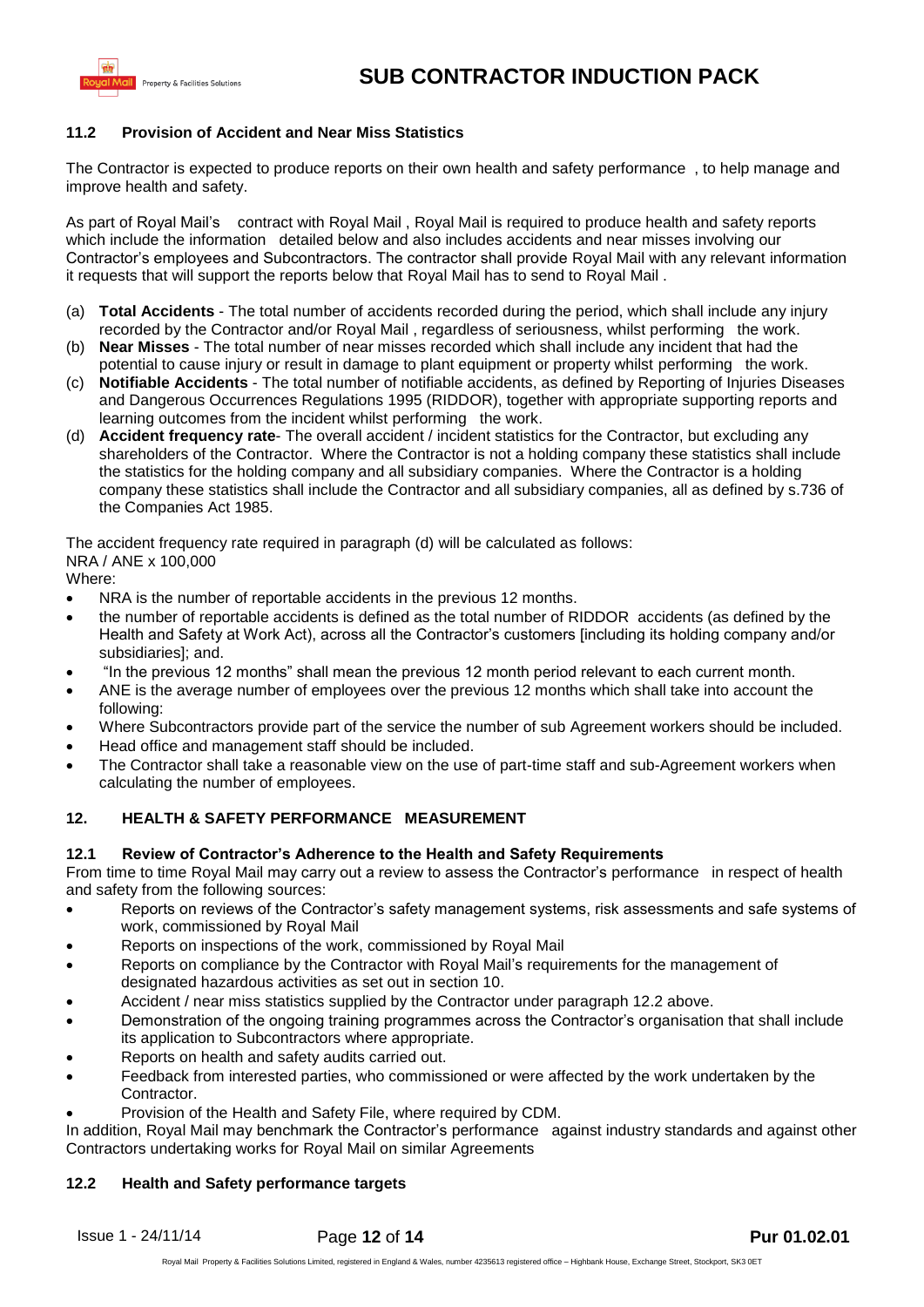

At Contractor review meetings, the Contractor's performance will be reviewed and where required targets with timescales for completion of the targets may be set to improve performance. Where set targets will be monitored and adjusted as required.

#### **13. IMPROVEMENT AND CORRECTIVE ACTION NOTICES**

#### **13.1 Royal Mail's arrangements**

Royal Mail will work with the Contractor to maintain high standards of health and safety as set out in this document. Should the Contractor manifestly fail to meet the required standards, Royal Mail may take action against Royal Mail or the contractor in the form of issuing a written notice. The 2 types of notice are detailed below but the Contractor must be aware of the potential consequences of not following the requirements of this document. If any of the following notices are issued, corrective actions will need to be taken to resolve the issue and if the notice involves work carried out by the contractor they will be required to assist Royal Mail in the reply to Royal Mail and the provision of any information/records that may be required to resolve the issue. The issue of any notice involving the Contractor could result in termination of any agreements for future work.

#### **13.2 Improvement Notices**

Royal Mail will issue Improvement Notices in the following circumstances:

- (a) The actions of the Contractor, whilst undertaking work on behalf of Royal Mail , have led to the issue of a Prohibition Notice or an Improvement Notice from the Health and Safety Executive and/or Environmental Health Officer.
- (b) The Contractor records any notifiable accident / incident whilst undertaking work on behalf of Royal Mail. (If it is subsequently proved that the accident / incident was not the fault of the Contractor, the Improvement Notice will be withdrawn).
- (c) Failure to meet Royal Mail's health and safety performance targets within the agreed timescale.
- (d) (Failure to produce relevant monthly health and safety statistical data by the dates instructed by Royal Mail (see section12)
- (e) The failure of the Contractor to respond to, or comply with a previously issued Improvement Notice within the prescribed timescale.

#### **13.3 Corrective Action Notices**

Royal Mail will issue Corrective Action Notices in the following circumstances:

- (a) A serious incident causing, or with the potential to cause, severe injury to persons, and/or significant damage to property.
- (b) Three Improvement Notices having been issued over a period of three consecutive months.
- (c) Prosecution being upheld for a breach (breaches) of relevant legislation.
- (d) The failure of the Contractor to respond to, or comply with a previously issued Corrective Action Notice within the prescribed timescale.

**End**